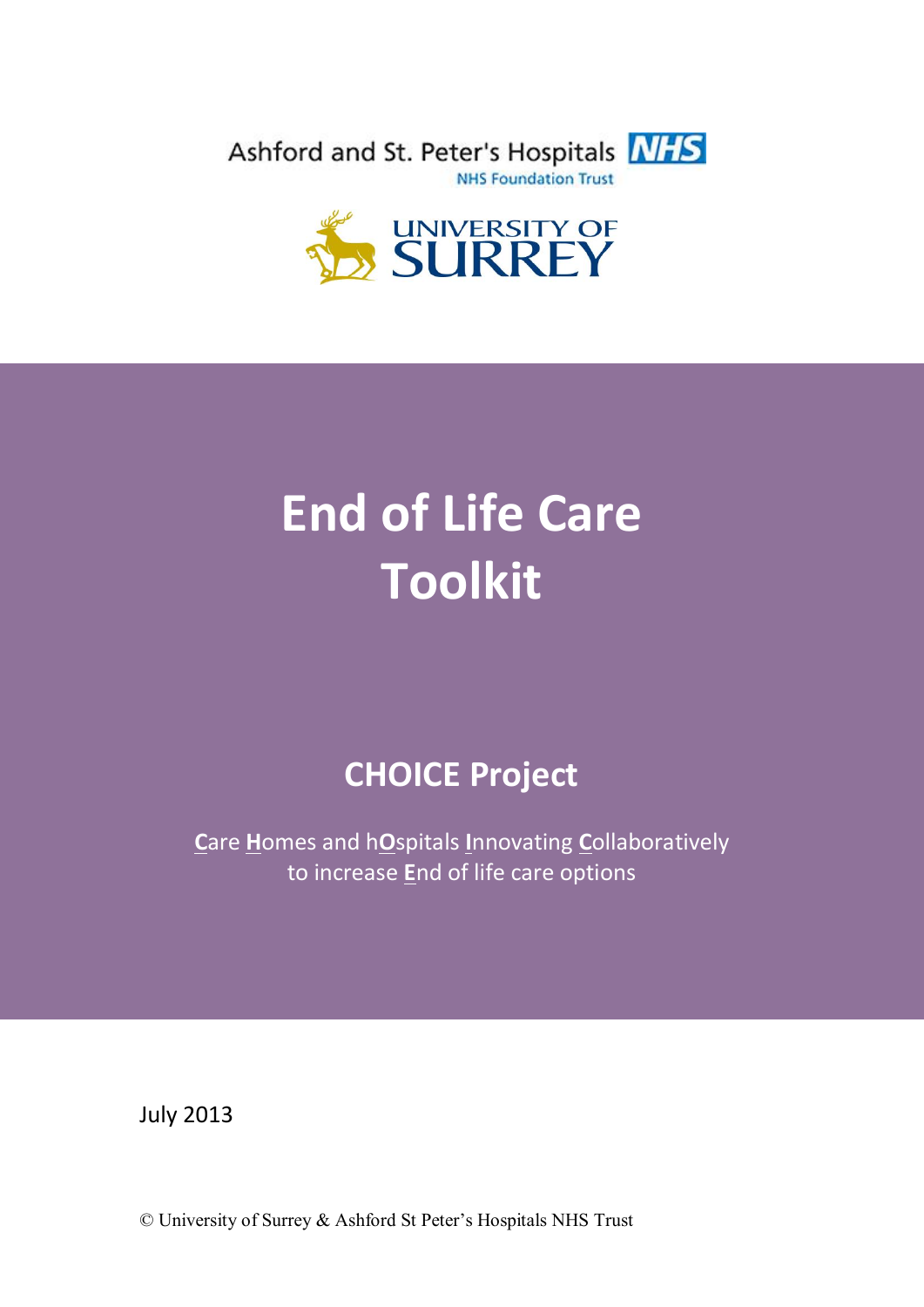## **INTRODUCTION**

## **As a nurse or carer working with people in a care home, you make a very important contribution to the quality of their lives.**

You get to know the people in your care and their families and friends. You help with activities of daily living such as washing, dressing and meal-times. You offer people choices such as what they would like to wear, eat and how they spend their time. You work with other members of the team when people become ill or disabled. Very importantly, as you will often get to know the people in your care very well, you can act as an advocate making sure their opinions and wishes are known and listened to. Your role is essential in helping people to live as well as possible until they die.

You may have a good deal of experience of working with people who are ill or disabled and you may also have experience of people dying. Some of you will have less experience in this area. To prepare this toolkit, we had meetings with care and residential home staff and sent out questionnaires to find out what you wanted to know.

Thinking and talking about death and dying is not easy and it reminds us that we, and those we love, will also die. From the meetings and questionnaires, we learnt that you sometimes struggle to know when someone is dying and to decide what to do when someone asks about dying. We learnt also that you may not know who to ask or where to go when a person has pain or other symptoms that cause them discomfort and distress. We learnt that you wish to give of your best to deliver care that is compassionate and respects the dignity of the person towards the end of life.

A **toolkit** is a set of tools that can help people to do their work well. The tools can be a list of *principles*, a description of the *actions* needed to do good work, *examples* of good practice and *questions* that remind people of the things they need to keep in mind. All of this is relevant to end of life care. We recommend that you work through each of the five areas in this toolkit and go through the 'kit' on each page. You can do this alone but, if possible, work with members of your team. We recommend too that you revisit the toolkit regularly and learn from feedback from your colleagues, people in your care and their family members and friends.

The **five areas** and related questions are:

- **Clarity about 'end of life'** How will I know if the person I am caring for is nearing the end of her/his life?
- **Communication** How can I talk to people in my care and their families and friends about end of life care and their feelings and wishes?
- **Considering symptoms** How can I make sure that the person I am caring for is comfortable?
- **Coordination of care** Who do I work with and contact for advice and support when I am unsure how to respond?
- **Compassion and dignity** How do I give compassionate end of life care?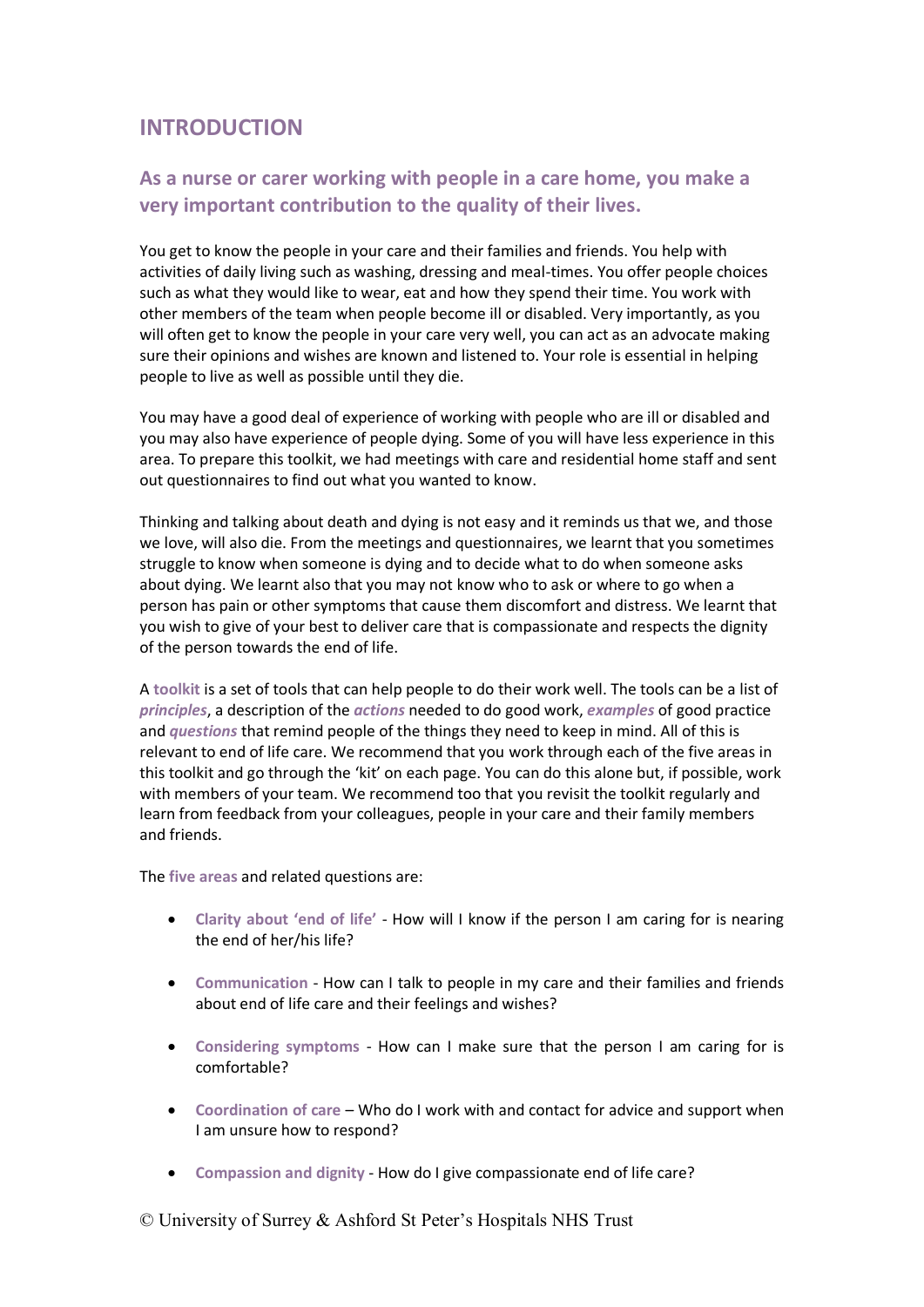## **CLARITY ABOUT 'END OF LIFE'**

## *How will I know if the person I am caring for is nearing the end of her/his life?*

Recognising when a person in your care is nearing the end of life is not always easy. In our meetings with staff, one colleague who works in a care home said:

*'I think it depends because maybe some of our team leaders that have had more training and have been around a lot longer would be okay but most of our care staff, I don't think would be able to kind of distinguish if somebody is going to be end of life or if they're not because their needs just increase. It's hard because how do you know? I don't know how you can explain to carers when someone's going to be end of life. It is difficult isn't it?'*

[CHOICE Project participant]

#### *Principles*

- A person is recognised as moving towards the end of life when their illness or disability means that cure is not possible, their condition cannot be reversed and they may die within months, weeks, days or hours *[See Appendix 1 for additional definitions]*;
- The end of life care needs of all people in your care should be considered in advance and sensitively discussed with the patient and/or family, in order to ensure all of the resident's needs and wishes are met;
- End of life care involves attention to the total needs of the person, that is, taking into account their physical, emotional, psychological, social and spiritual needs;
- Good end of life care means doing everything possible to help people live well until they die and includes paying attention to the needs of families/ friends.

#### *Actions*

- Ask yourself 'would I be surprised if this person in my care was to die in the next 12 months?' and discuss your answer with a trusted colleague;
- Talk with colleagues about an end of life care situation you were involved in How did you know the person in your care was dying? Were there changes in their eating, drinking, breathing or mental state?
- Invite colleague and, if possible, people in your care, families and friends to tell you their views of 'good end of life care' in your home

#### *Questions for reflection*

- Think about one example when you delivered good end of life care what was good about it? How did you involve the person and her/his family and friends?
- Read about end of life care Do you know where to find reading materials? See, for example, http://www.cpa.org.uk/cpa/End\_of\_Life\_Care\_Strategy.pdf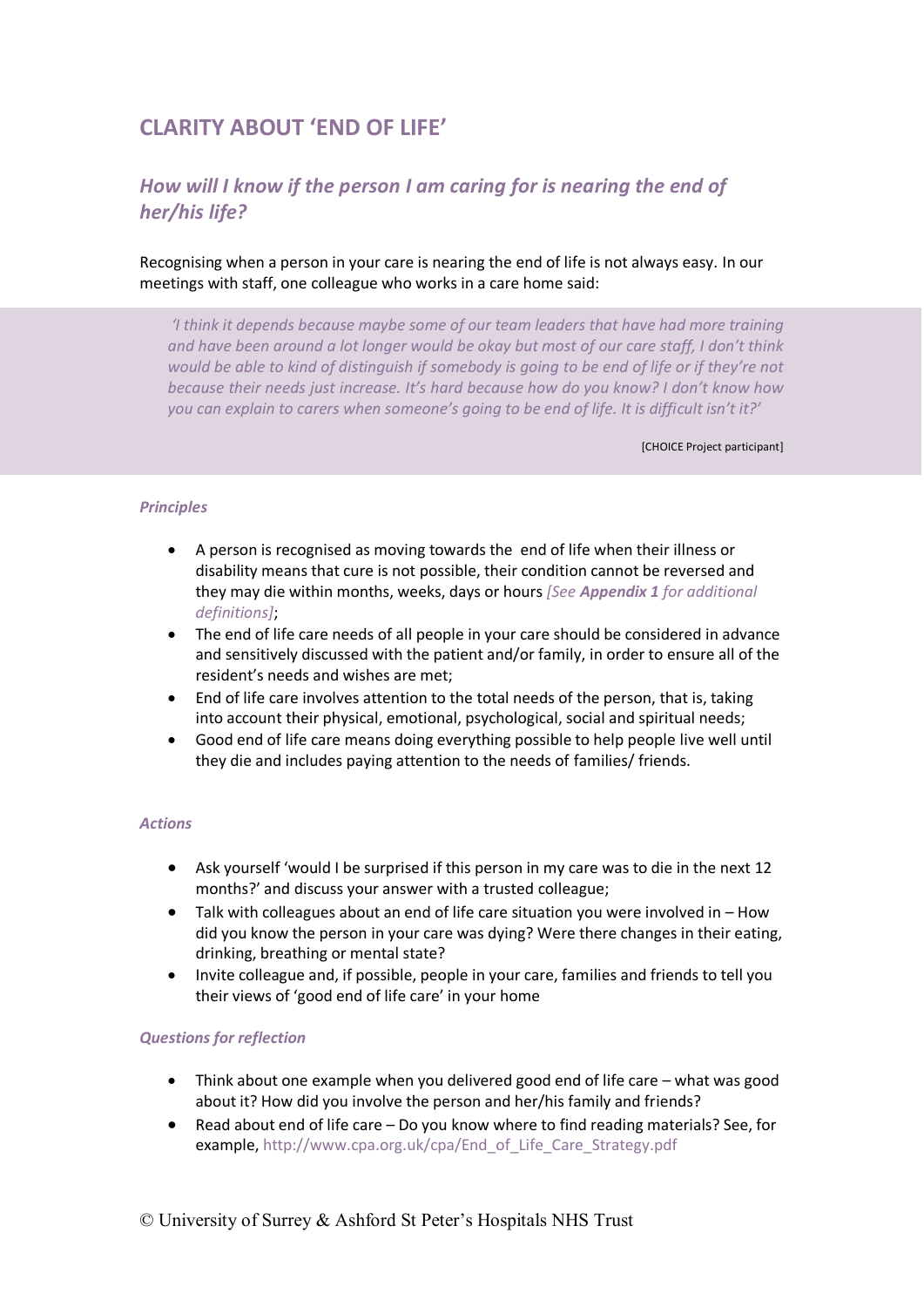## **COMMUNICATION**

## *How can I talk to people in the home I work in, and their families and friends, about end of life care and their feelings and wishes?*

#### A member of staff in one care homes told us that carers have a special role in end of life conversations:

*'Carers should be asking these sort of personal questions because the carers are the ones who have the strongest bond with the residents. They spend the most time with them, that's their family for them. For the residents, the carers are their family, so I believe it's the carers who should be having these sorts of conversations with them because they'll feel most comfortable, the residents would feel most comfortable with the carers'*

[CHOICE Project participant]

#### *Principles*

- Appreciate that communication involves giving and exchanging information and can be verbal and non-verbal involving a sender, recipient and a message. Non-verbal communication can be written or through body language such as eye contact *(see Appendix 2 for communication tips)*;
- End of life communication involves sharing information about care options and may involve breaking bad news, for example, that cure is no longer possible;
- Barriers to communication may be due to lack of time and space for end of life conversations; lack of carer confidence and knowledge; lack of capacity of the person and cultural differences; and
- Good end of life communication enables carers to find out what is important to people and their families and friends, for example, their preferred manner and place of death and after-death arrangements.

#### *Actions*

- Ask an experienced colleague if you can observe them as they talk with people and their families/friends about end of life care;
- Give people the opportunity to discuss end of life issues. Provide information sensitively and listen to ensure you know their wishes and respect their decisions as far as possible;
- If a person is unable to express their views, find out if the person has made an advance statement and/or discuss decisions with their family/ friends. Such decisions must be made in the person's 'best interests'.

#### *Questions for reflection*

- Think about an end of life conversation What helped you to do it well?
- Read about end of life communication what are the 'top tips'? (See http://www.mywhatever.com/cifwriter/library/70/4970.html)
- © University of Surrey & Ashford St Peter's Hospitals NHS Trust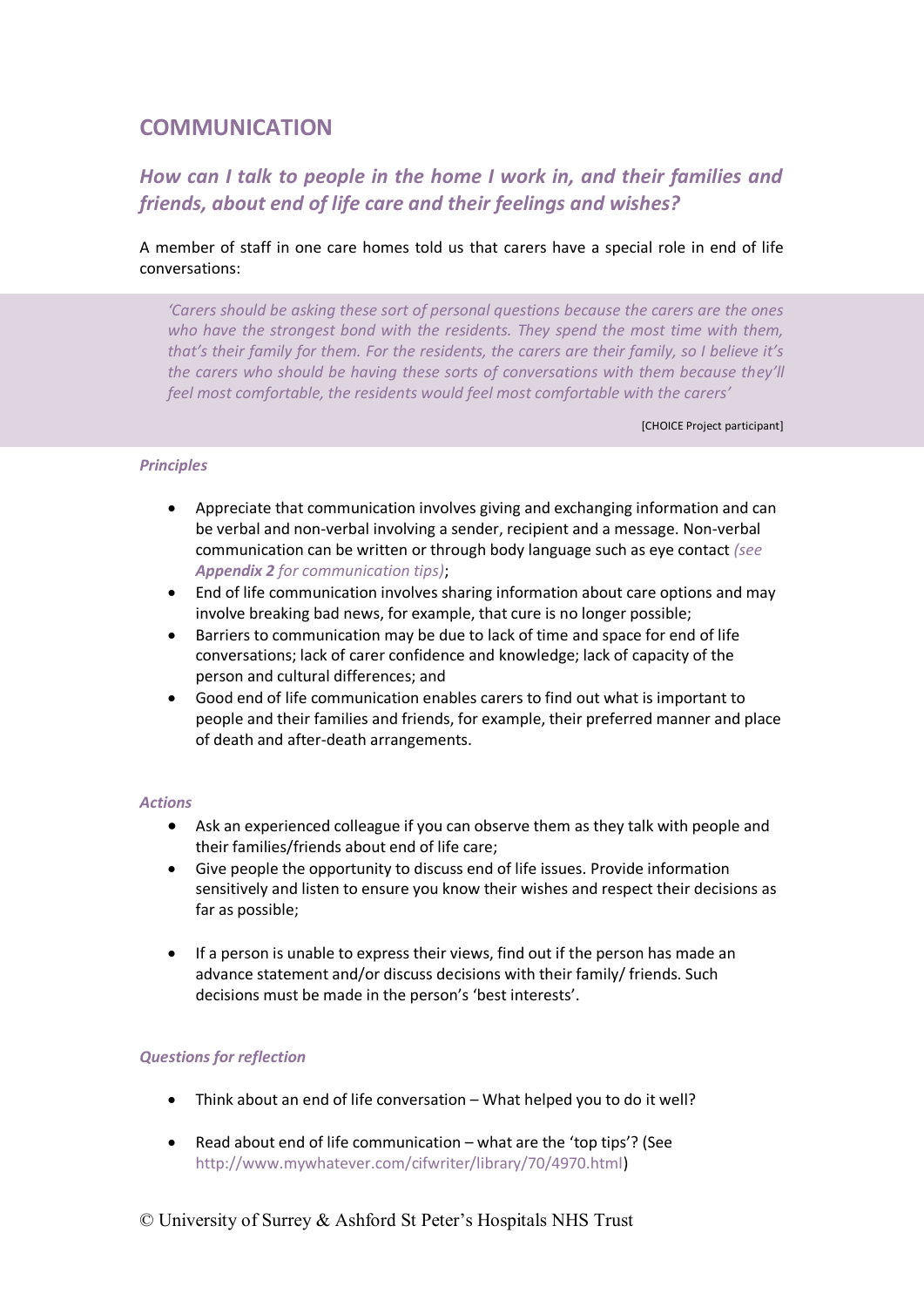## **CONSIDERING SYMPTOMS**

## *How can I make sure that the person I am caring for is comfortable?*

In our meetings with care and nursing home staff, you told us that sometimes staff would like to send people in your care to hospital due to symptoms but this may not be the right thing to do:

*'We had a lady here, she's just passed away. They said they wanted to take her to hospital because she wasn't eating, wasn't drinking and she was dying and her daughter said to them "no I'd rather her not go to hospital, I'd rather her stay here because of all the people that she knows" and she died the next morning. Her daughter feels better because she never sent her to hospital with people she didn't know. People with dementia, they know the faces or the voices don't they?'* 

[CHOICE Project participant]

#### *Principles*

- The aim of care is to help the person you care for to be as comfortable as possible by relieving pain and other distressing symptoms.
- Good end of life care includes physical, psychological, social and spiritual support for the person and her/his family and friends. This is called a holistic approach to care *[See Appendix 3]*.
- Consider other factors that may be causing symptoms including, underlying disease, other medical conditions and side effects of treatments.

#### *Actions*

- Ask an experienced colleague to tell you what they know about end of life care planning and how it can help the end of life care delivered in your home;
- In discussion with your colleagues, identify each of the symptoms that may make a person uncomfortable at the end of life and in particular in the final days of life (for example, pain, secretions, anxiety, nausea, difficult breathing and vomiting) and say how confident you are at responding to these;
- Discuss with your home End of Life Care Lead, those symptoms you are not confident about and learn how to respond better.

#### *Questions for reflection*

- Think of an example from your practice where you responded well to distressing symptoms in an end of life situation and ask: What were the symptoms? What did I do? Why did it work well?
- Read about good end of life care and ask: How could it help with symptom control in your care home? How can creating a care plan help you to ensure good end of life care?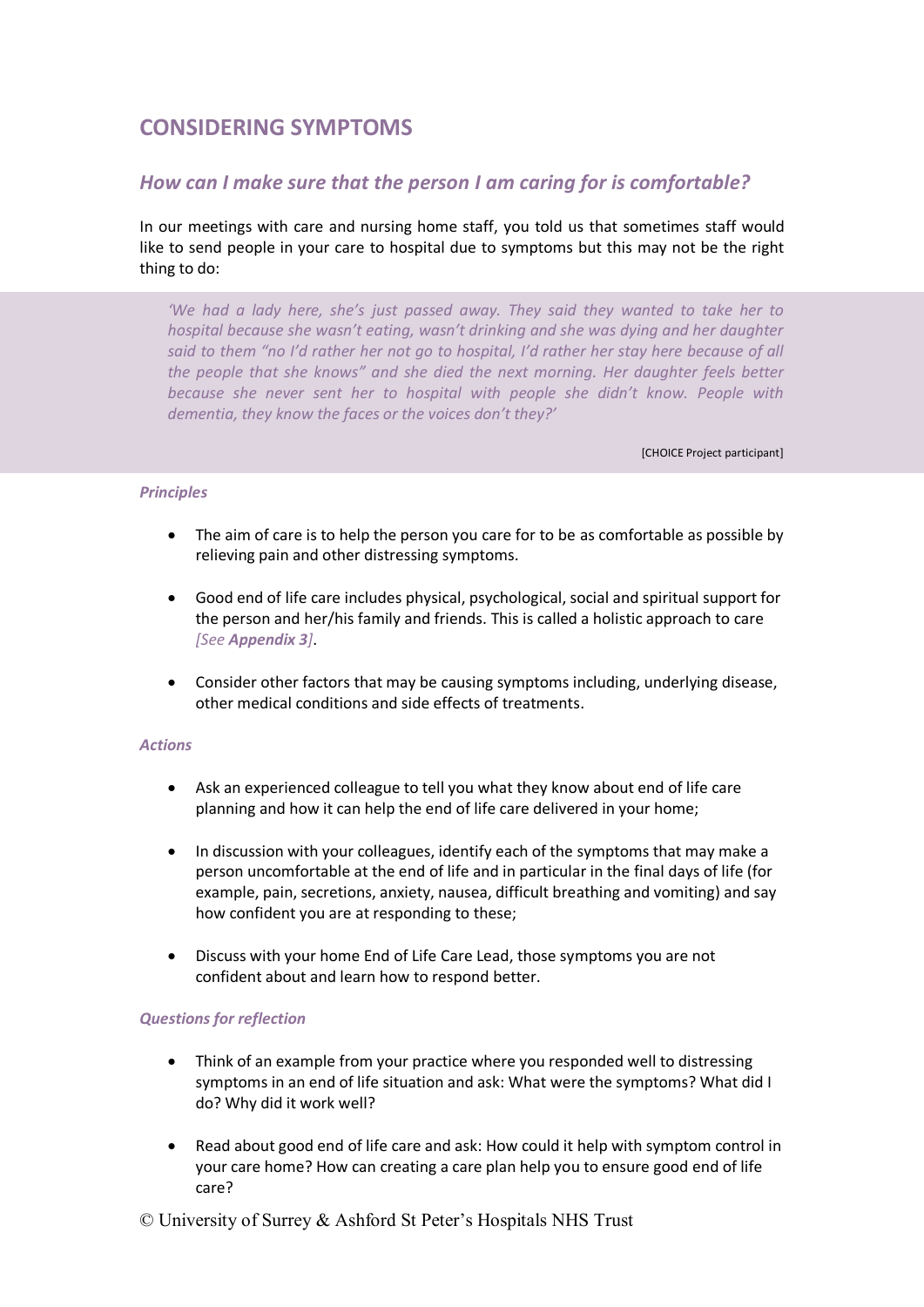## **CO-ORDINATION OF CARE**

## *Who do I work with and contact for advice and support when I am unsure how to respond?*

It is sometimes difficult to know what to do and who to contact when a person is nearing the end of life. A staff member told us of reactions when there is uncertainty:

*'Half the time we don't know who to contact. If the team leaders are phoning the GP because they're medically trained, we need someone to say well actually this person is coming to the end of life. We don't always know who to speak to so they can tell us "this is what you need to do", for example, 'do we need a DNR [do not resuscitate] decision?' and things like. We need to know who to phone for support and advice.'* 

[CHOICE Project participant]

#### *Principles*

- Good end of life care needs input from people in your care, their families and friends and from care home staff who know the person well;
- End of life care can be improved by working with district nurses, general practitioners, specialist palliative care teams (usually based in hospices or hospitals), community palliative care nurses, pharmacists, spiritual care teams and bereavement support services;
- Good end of life care needs to be timely with appropriate colleagues consulted to help you manage symptoms and promote comfort before a situation becomes an emergency.

#### *Actions*

- Ask an experienced colleague to describe an example of good coordination of care in an end of life situation in your home;
- Work with colleagues to ensure the contact details of end of life care experts in your area are correct and updated regularly *[See Appendix 4 'Who do I need to contact?']*, stating what they have to offer your home and their contact details
- Ask for feedback from a trusted colleague next time you think a person in your care requires a visit from a palliative care specialist with the expertise needed to care for people towards the end of their life.

#### *Questions for reflection*

 Think about someone you know who was dying and ask: What were their needs? Who is best placed to respond to each of these needs? And what is my expertise in end of life care?

Read about different end of life roles and ask: What does each have to offer the people in my care?

www.gmc-uk.org/guidance/ethical\_guidance/end\_of\_life\_close\_relation\_roles.asp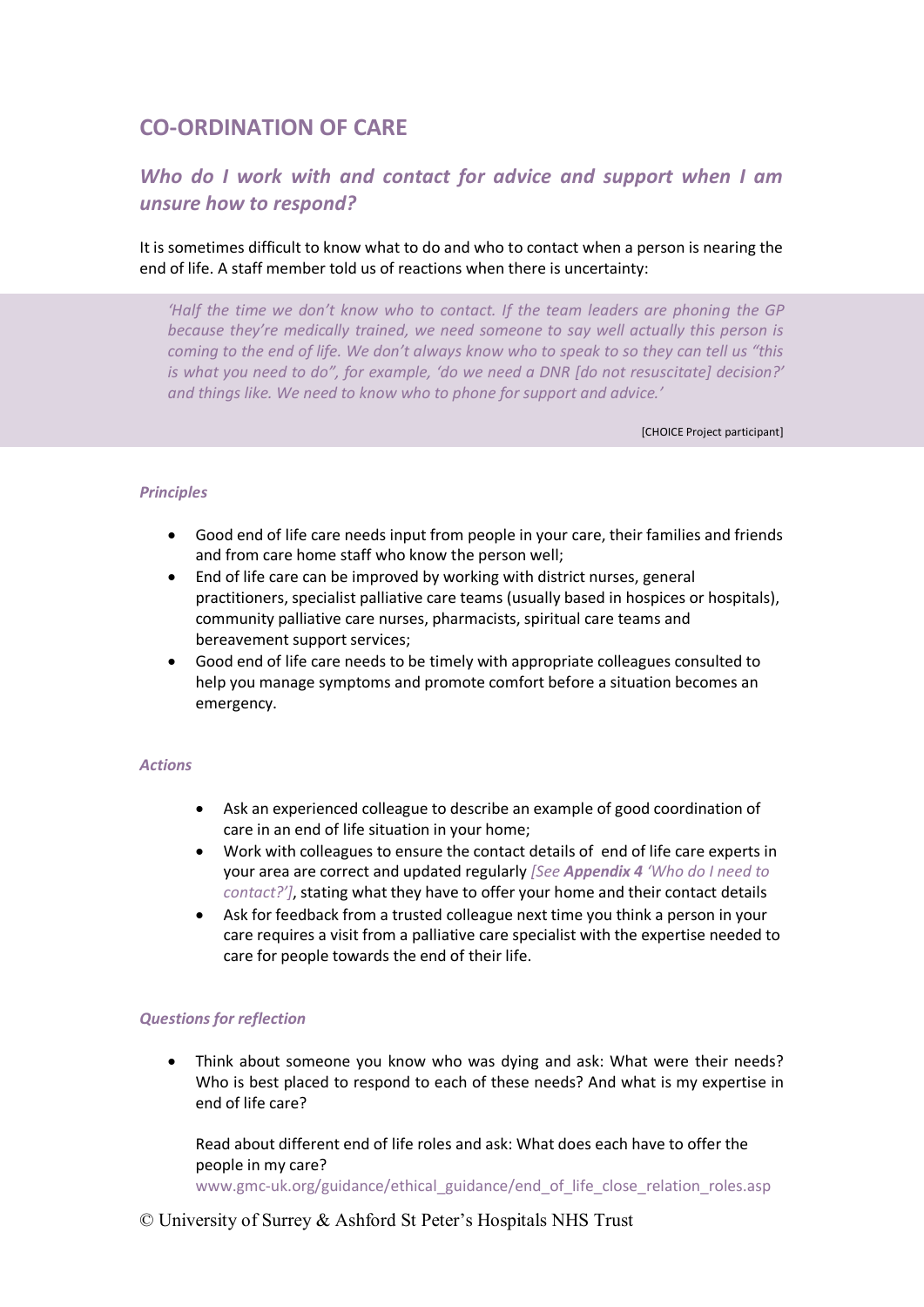## **COMPASSION AND DIGNITY**

## *How do I give compassionate end of life care?*

Many wonderful examples of sensitive end of life care were shared during our meetings and there are also dilemmas for staff. One colleague said:

*'If we're able to provide the care for residents to stay in their homes, if this is their home and it has been their home for a while, obviously they have to be given the choice of whether they want to stay [rather than go to hospital]. I think it's nicer for someone to be able to be in their own home and die at home if that's what they want rather than us shipping them out because we think we can't care for them. But it's just having the right support in isn't it? Some team leaders are quite open with their decisions and say "no, actually this person, I'll stick by their wishes, they don't want to go to hospital. You have to come here".'* 

[CHOICE Project participant]

#### *Principles*

- Dignity is about how people feel, think and behave. It is about valuing ourselves and other people. In care and nursing homes, it means that you must put the person in care at the centre of everything you do;
- Compassion involves feeling for the suffering of another person and having a wish or commitment to reduce that suffering;
- Look after yourself You need to ensure that you have good support in place to help you do your job well and keep you healthy and happy.

#### *Actions*

- Continue to deliver the kind of sensitive end of life care you told us about, for example, making time and sitting with a person in your care, holding their hand and comforting them and their family and friends;
- Ask for feedback from trusted colleagues, people in your care and their family and friends about your end of life care and ask how you might improve further;
- Talk with your manager about building discussions into the handover period or making time to build your confidence and competence in end of life care;
- Find out about local bereavement services for people in your care, staff and families;
- Ensure support for self and colleagues through peer support and clinical supervision/reflection

#### *Questions for reflection*

- Think about, list and discuss responses to the compassion and dignity questions *[See Appendix 5]*;
- Read about end of life care in nursing and care homes and ask: what do I do well in end of life care? How might I improve further? What training do I need? (see http://www.nursingtimes.net/nursing-practice/clinical-zones/end-of-life-andpalliative-care/end-of-life-care-in-nursing-and-care-homes/5053468.article)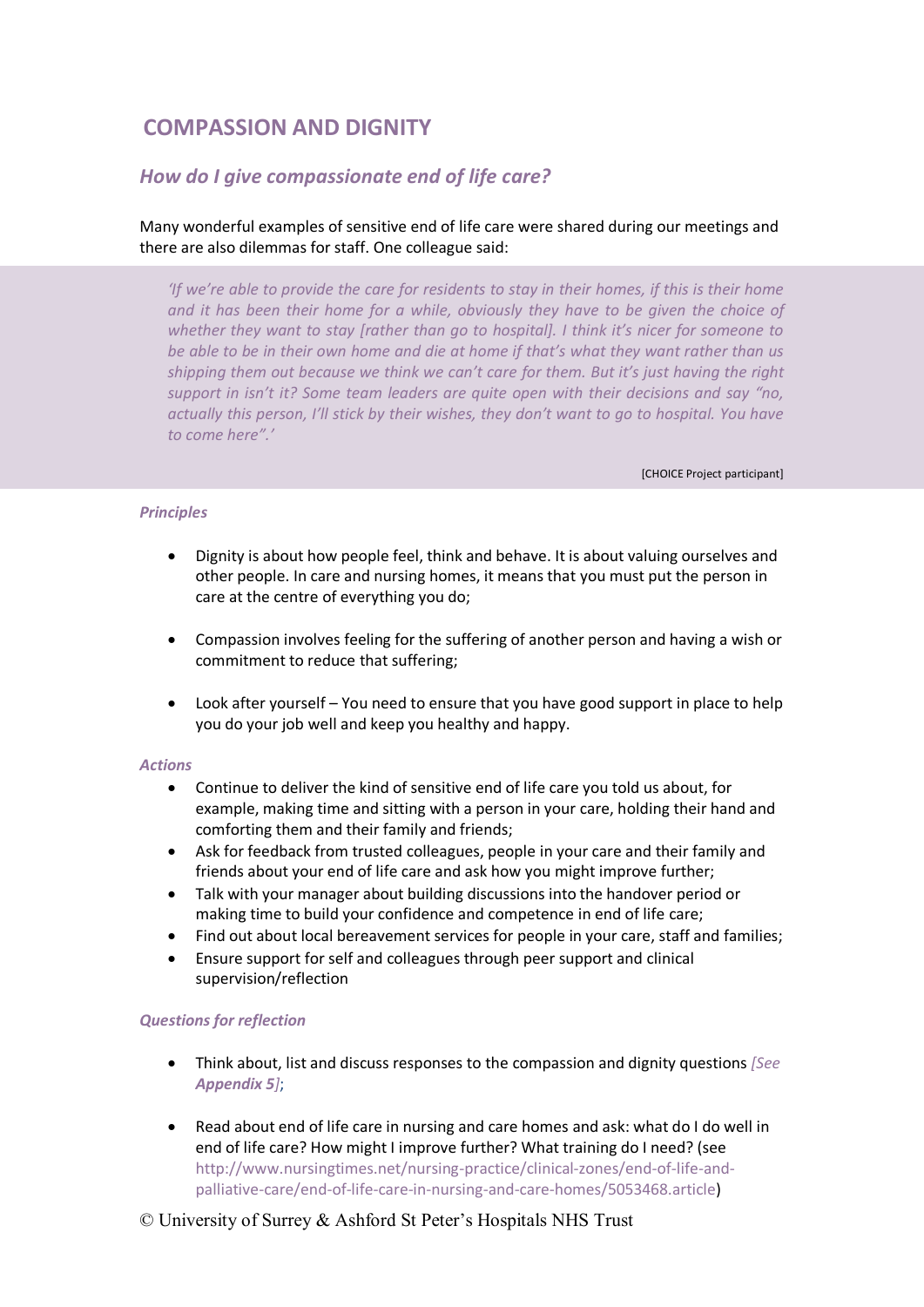## **Clarity about 'End of Life'**

We use many terms when we are talking about end of life care. What do these terms mean?

#### **End of Life Care**

'This is care which helps all those with advanced, progressive, incurable illness to live as well as possible until they die. It enables the supportive and palliative care needs of both patient and family to be identified and met throughout the last phase of life and into bereavement. It includes management of pain and other symptoms and provision of psychological, social spiritual and practical support' [Source: National Council for Palliative Care 2006]

#### **Palliative Care**

'Palliative care is an approach that improves the quality of life of patients and their families facing the problems associated with life – threatening illness, through the prevention and relief of suffering by early identification and impeccable assessment and treatment of pain and other problems, physical, psychological and spiritual.' [Source: World Health Organisation 2003].

#### **Terminal Care**

'This is the care given in the terminal phase of a person's life or in the last days of life. The terminal phase is the period when day to day deterioration particularly of strength, appetite and awareness is occurring'. [Source: Palliative Network Guidelines 2011]

'The last days of life is the period of time when death is imminent and when the time before the anticipated death is being measured in days'. [Source: NICE quality standard for end of life care for adults 2012]

#### **How do I know when a person is approaching the end of their life?**

We cannot be exact about when a person is going to die, but there are clues that indicate that a person is approaching the end of their life and this will help us to meet their needs. People may have an advanced progressive, incurable disease e.g. someone with a cancer that has spread with no further cancer treatment possible; end stage organ failure; someone with advanced heart failure; someone who is frail with several illnesses; someone with advanced dementia

#### **How do I know when someone is entering the last days of life?**

This can be difficult and therefore should always involve team discussion; the team may involve other care staff, the GP, patient and family.

If a person has been identified as approaching the end of their life, as above, and are deteriorating as expected from their advanced disease with the following signs, they are probably entering the terminal phase.

Symptoms may include: profound weakness e.g. bedbound; a change in awareness e.g. sleeping most of the day / night; little or no food or fluid intake; difficulty swallowing tablets; or a change in breathing and colour. The team will always review these symptoms in case there are any reversible causes that may need to be addressed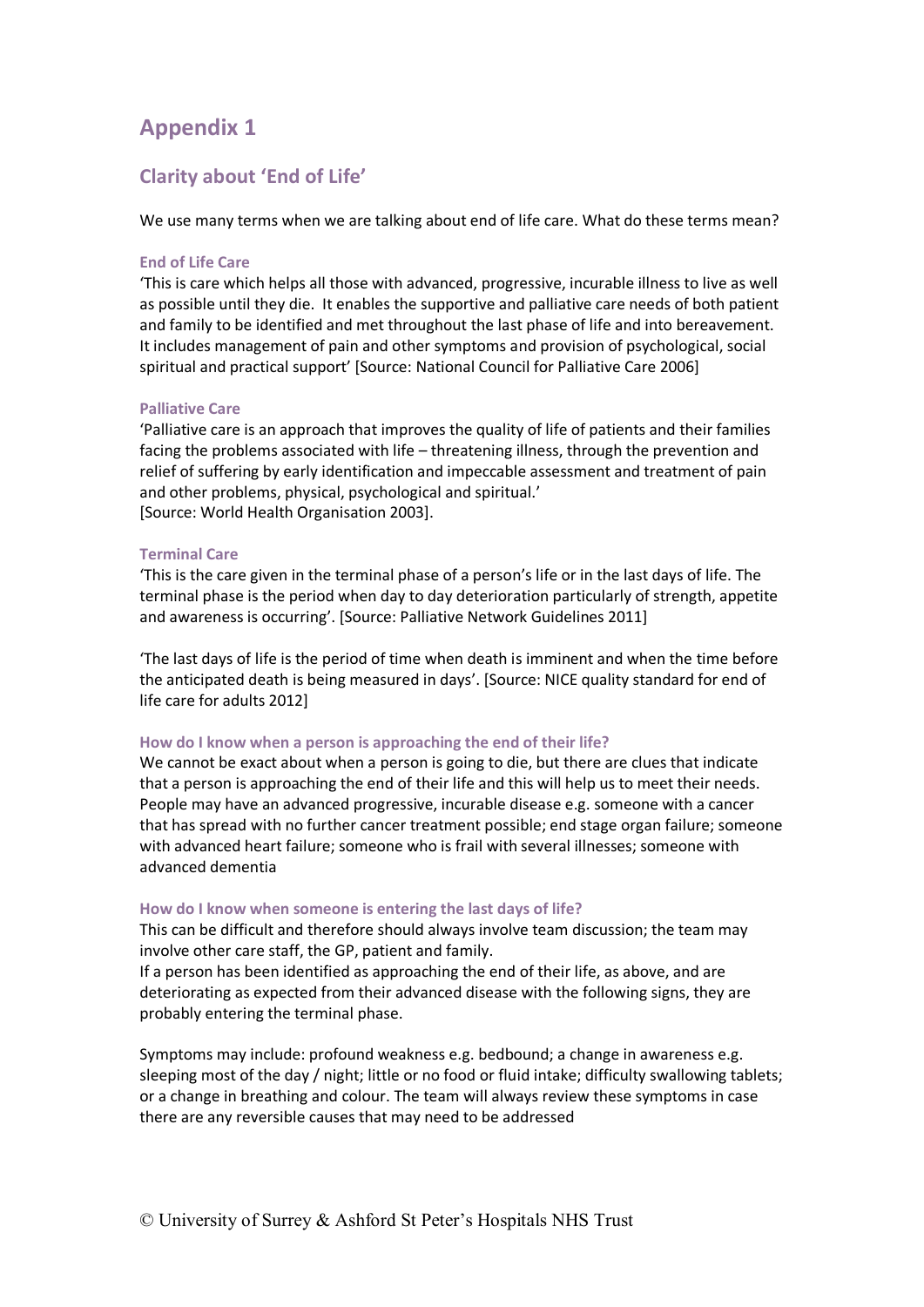#### **Communication at the end of life**

Communication is very important and can help to make an end of life situation comfortable and reassuring or distressing, for all involved . To get it right, you need to remember some basic **skills** (listening, empathy and time) and **top tips** (ask, expand, acknowledge feelings and plan):

*Listening* and hearing what the people in your care and their family and friends are saying is the most important skill. It involves more than just hearing the words that people say. You need to try to understand what they are meaning and feeling. Are they, for example, worried about something? Have they understood information they were given? Do they have special requests regarding their end of life care? The needs of family and friends should also not be forgotten and need to be listened to.

*Empathy* is a key skill and this is often communicated non-verbally through facial expression, tone of voice and body movements. Empathy can also be done verbally Empathy is a core skill and is very important when communicating with people at the end of life and their family and friends.

*Time* is also important giving time for people in your care and their family and friends to talk about their situation and what is going to happen. You need skill to make time and space to have private conversations respecting the dignity of all involved at, what can be, a very difficult time for them. Your sensitivity will make a positive difference.

#### **Top tips for communication**

*Ask* the person in your care and their family member or friends to tell you about their understanding before giving information. Information should always be linked to the people's needs.

*Expand -* people in your care and their family members are likely to experience a range of feelings such as guilt, loss and sadness. You may feel uncertain about how to respond in these situations. One way to respond and to keep the conversation going is to discover more and to ask people to please '*tell me more'.* You can then use your listening skills to understand what is being said. The 'tell me more' tool can help you understand what the issue is about and you can then provide information and support as necessary.

*Acknowledge feelings* – people in your care and their family members and friends are likely to feel distressed following the breaking of bad news about end of life situations. Acknowledging their feelings is very important. You may find it helpful to say, for example, 'this must be really hard for you'.

*Plan -* an advanced care plan should be in place for the people in your care and needs to be communicated to carers so everyone knows what the person would want as far as possible. Find out as much as you can about this from your colleagues.

See also http://www.e-lfh.org.uk/projects/end-of-life-care-(public-access) & http://www.stchristophers.org.uk/steps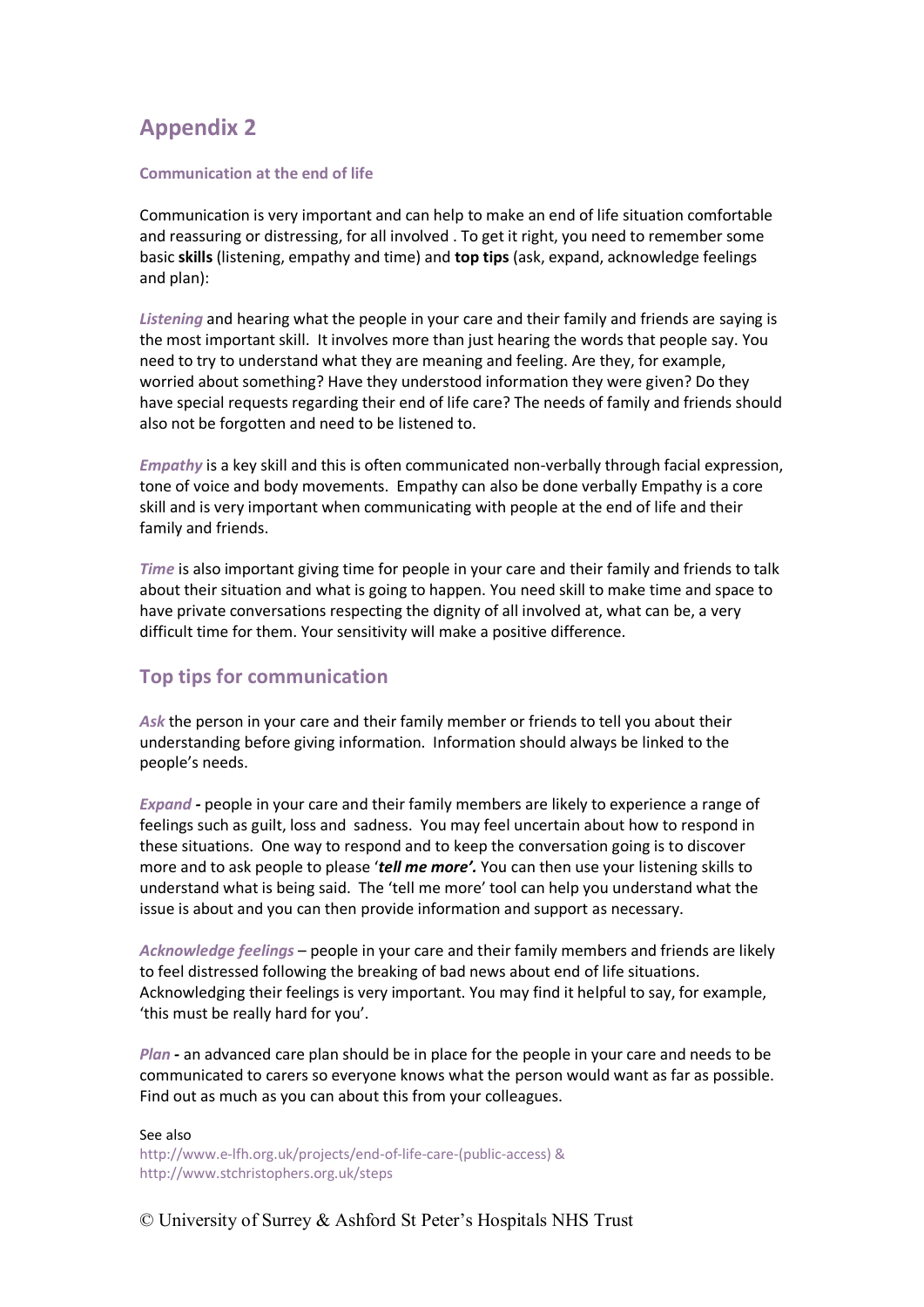#### **Considering Symptoms**

Caring for the whole person requires us to think about addressing the physical, emotional, social and spiritual needs of those we care for.

No symptom should ever be seen in isolation, for example, a physical disturbance may be an expression of a deeper spiritual concern.

| <b>Physical needs</b>                                                                                                                                                                                                                                                                                                                                                                                                              | <b>Emotional</b>                                                                                                                                                                                                                                                                                                                        |
|------------------------------------------------------------------------------------------------------------------------------------------------------------------------------------------------------------------------------------------------------------------------------------------------------------------------------------------------------------------------------------------------------------------------------------|-----------------------------------------------------------------------------------------------------------------------------------------------------------------------------------------------------------------------------------------------------------------------------------------------------------------------------------------|
| Consider the need to relieve symptoms<br>which may include pain, agitation,<br>breathlessness, secretions, nausea and<br>vomiting<br>Monitor and address the following:<br>Personal hygiene<br>$\bullet$<br><b>Elimination needs</b><br>$\bullet$<br>Personal preferences<br>$\bullet$<br><b>Communication aids</b><br>$\bullet$<br>Pressure area care<br>$\bullet$<br>Mouth care<br>$\bullet$<br>Eating and drinking<br>$\bullet$ | The following may be indicators of<br>emotional need and requirement for<br>support:<br>fear,<br>$\bullet$<br>uncertainty,<br>$\bullet$<br>not feeling valued,<br>$\bullet$<br>feeling insecure,<br>$\bullet$<br>sad,<br>$\bullet$<br>loss,<br>$\bullet$<br>hopelessness,<br>$\bullet$<br>loneliness,<br>$\bullet$<br>lost<br>$\bullet$ |
| <b>Social</b>                                                                                                                                                                                                                                                                                                                                                                                                                      | <b>Spiritual</b>                                                                                                                                                                                                                                                                                                                        |
| The following may be indicators of social<br>need and requirement for support:<br>feeling of isolation,<br>$\bullet$<br>changed relationships,<br>$\bullet$<br>low self-esteem,<br>$\bullet$<br>loss of identity,<br>$\bullet$<br>changed and unfamiliar<br>$\bullet$<br>environment, feeling of<br>uncertainty                                                                                                                    | The following may be indicators of<br>spiritual need and requirement for<br>support:<br>loss of values,<br>$\bullet$<br>questioning beliefs,<br>$\bullet$<br>uncertainty surrounding<br>$\bullet$<br>religious needs and wishes,<br>loss of meaning,<br>$\bullet$<br>dealing with grief and loss<br>$\bullet$                           |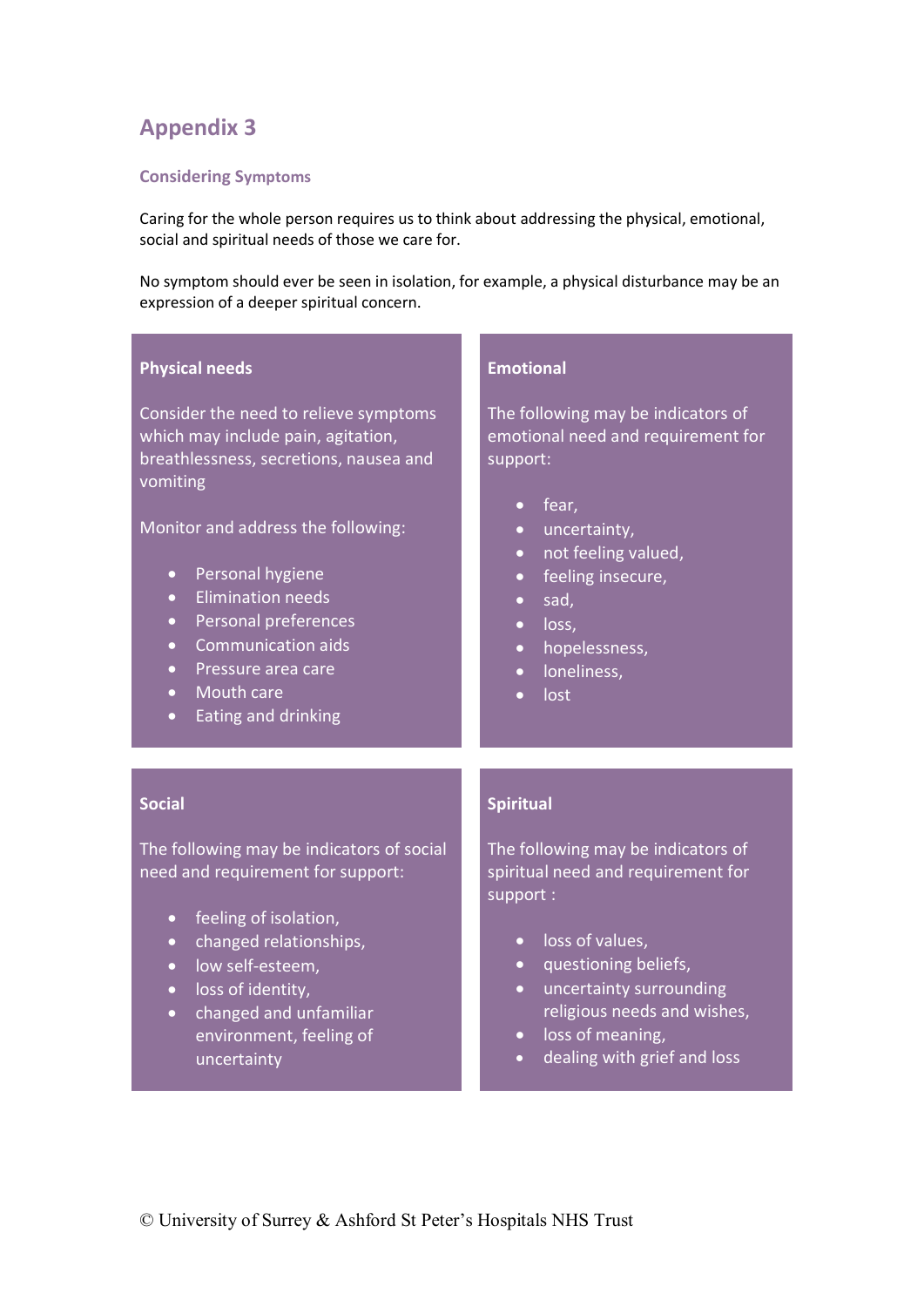### **Co-ordination of Care**

#### **Who do I need to contact?**

The person should always be at the centre of planning care during the end of life and planning such care should never be done on your own, there are many different resources that can help and support you and the person you are caring for.

These may include:

**Family members or the person nominated as next of kin** - these people may be able to help you to ensure that the person's wishes are addressed. Continue to be mindful that each of these people will need support and help as they support the person they love and care for move towards the end of life.

**General Practitioners** - The general practitioner has overall responsibility and manages all aspects of the person's medical needs. These are doctors are skilled in managing symptoms in advanced disease and at the end of life.

**Community palliative care teams** - Community palliative care nurses are usually based in the local hospices, and are sometimes referred to as hospice nurses. . They visit people in their place of care and provide specialist knowledge and practical advice and support to enable family and you the carers to provide best possible care.

**Chaplain** - Contact with local chaplaincy services will help you to meet the spiritual and religious needs of an individual. Religion and spirituality plays an important role in people's lives and in their death. It is important to find out the importance of this role. The spiritual and religious needs of a person are individual and it is important to establish their beliefs and needs.

**District Nurses** – Community nursing teams provide nursing care in people's homes. Their role includes the management of people who are dying and are they are able to provide practical support and management surrounding symptom control and end of life care.

**Local pharmacist** - Pharmacists provide advice and guidance surrounding medicine management. Contact with local chemists to discuss the prescribing and delivery of end of life drugs is important, to ensure people receive symptom control I a timely manner.

**Your care home team** – involve other members of your team in planning care including managers, carers, cooks, cleaners, office staff and volunteers.

All referrals to these teams should be discussed if possible with the person and/or family member. Referral to many of these teams provide access to knowledge and skills surrounding symptom control, psychological and spiritual support for the individual and their family as the end of life approaches.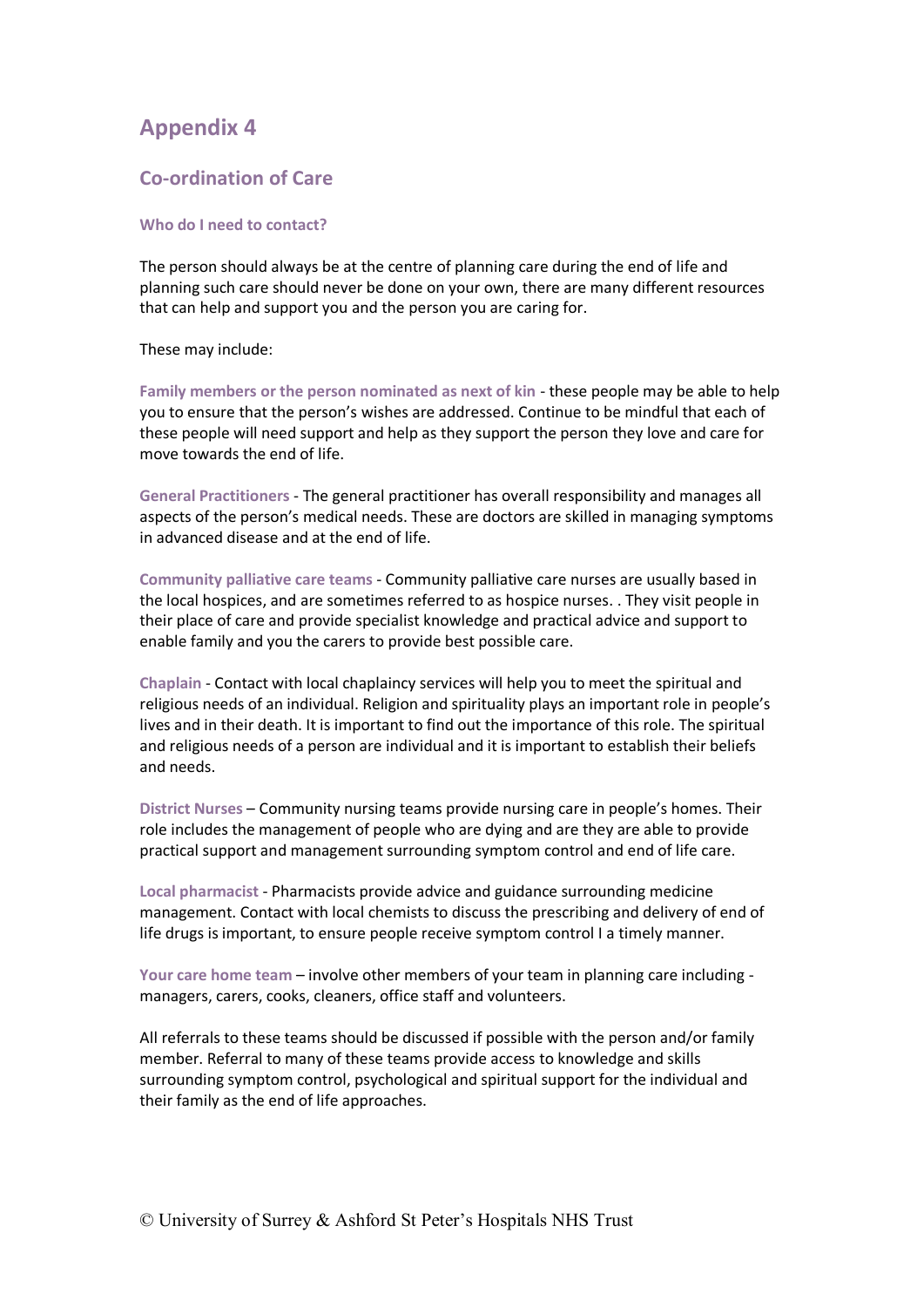## **Compassion and Dignity**

#### **Questions for reflection and group discussion:**

- 1) Think of a time when you, or someone you know, were suffering or distressed and received compassionate care?
- 2) Describe the situation What happened? How did you recognise this as compassionate care? Did the person respond by smiling? Did they listen carefully? Did they touch the person suffering? Did they sit down and take time to be with the person?
- 3) How can your home help you to deliver compassionate care? Talk with your colleagues and manager and agree how you can do this together.
- 4) Dignity relates to the way we value ourselves and other people think of examples of how you value yourself? How do other people show that they value you? How might your care home show that staff are valued?
- 5) How does your care home environment show that it respects the dignity of people in your care? Do members of staff ensure that people in your care are always private and not exposed, for example? How could the dining room be more like a restaurant? How do you show that you respect the dignity of the people in your care?
- 6) How does your communication show that you respect the dignity of the people in your care? And of your colleagues? W hat do you say? What eye contact do you have with people? What is your tone of voice? How do you position your body?
- 7) Talk with your colleagues and make a list of the things you are doing well to deliver compassionate and dignifying end of life care.
- 8) Now list the things you would like to do to improve further and agree the actions needed to make this happen. Make one person responsible to take the actions forward and to discuss the actions with the team at least every month.

*"How people die remains in the memory of those who live on"* 

Cicely Saunders